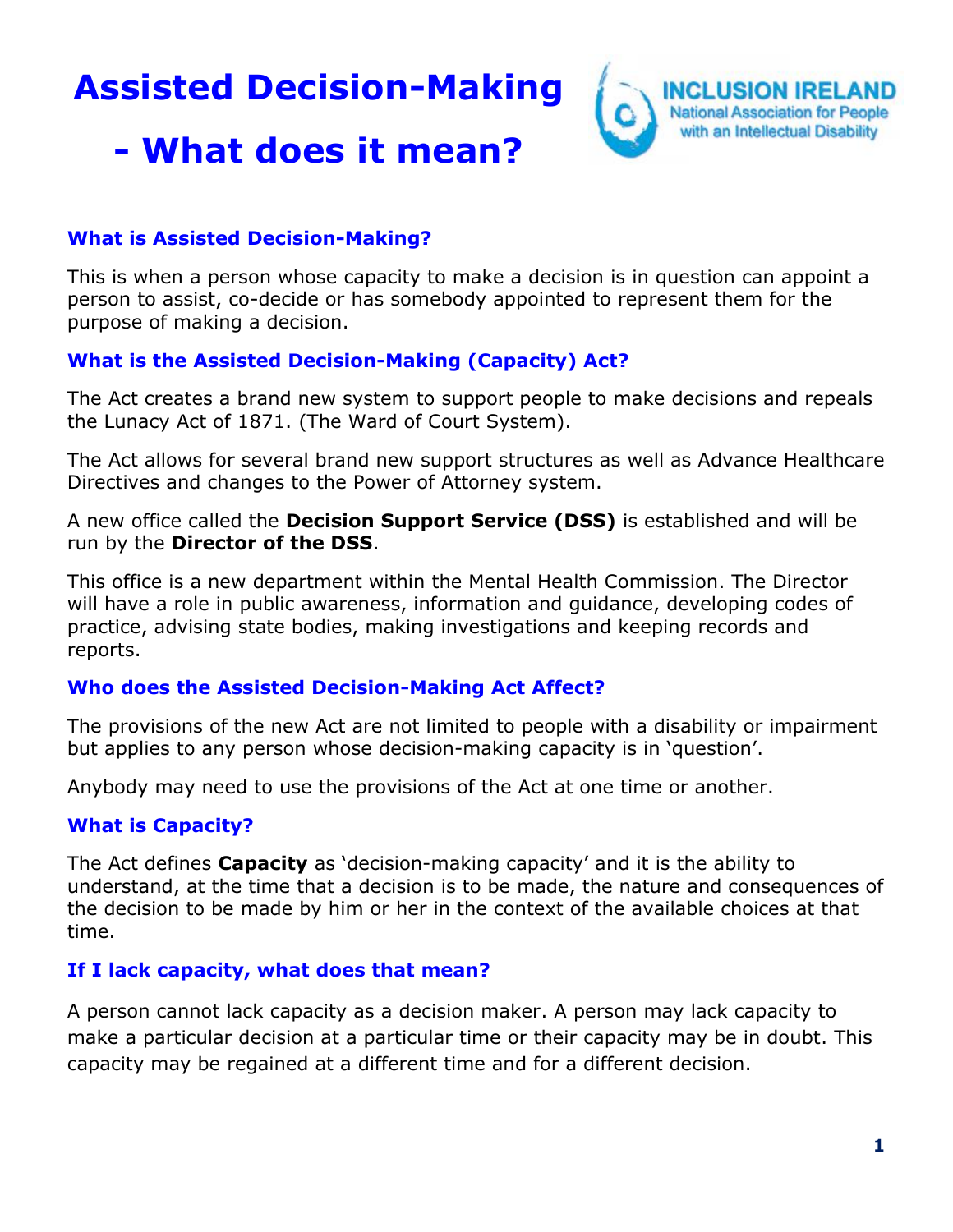## **Why might my capacity be 'in question'?**

Everyone is to be **presumed to be able** to make all decisions unless the contrary is shown.

A functional test can be used to assess a person's capacity to make a decision and this means that the person has the ability to understand the nature and consequences of the decision in the context of the available choices at that time.

#### **How is capacity decided?**

A person can be said to lack capacity to make a decision if they are not able to

- **understand** the information relevant to the decision,
- **retain** that information long enough to make a voluntary choice,
- **use** or weigh that information as part of the process of making the decision,
- **communicate** his or her decision in whatever way they communicate (not only verbally)

**Communication** includes talking, writing, using sign language, assistive technology, or any other means and information relevant to the decision must be given in a way the person can understand e.g. using clear language, visual aids etc.

#### **What decisions are covered?**

Most decisions are covered and fall under the Act including **financial or medical decisions**. Decisions relating to marriage or divorce, adoption, jury membership and sexual relationships are covered by different laws.

## **Does the Act apply to children?**

No. The Act only applies to people over 18. Parents or guardians remain as decisions makers for children unless they are a Ward of Court .

If a person requires decision-making support when they reach 18 they will need to avail of one of the new structures or their family may need to **apply to court.**

#### **What new decision-making supports does the Act create?**

The Act creates decision-making assistance, co-decision-making and decision-making representation. These are explained below.

#### **Who can be a decision-making support?**

People can choose and register their assistants and co-decision-makers and a person must apply to court to be a decision-making representative.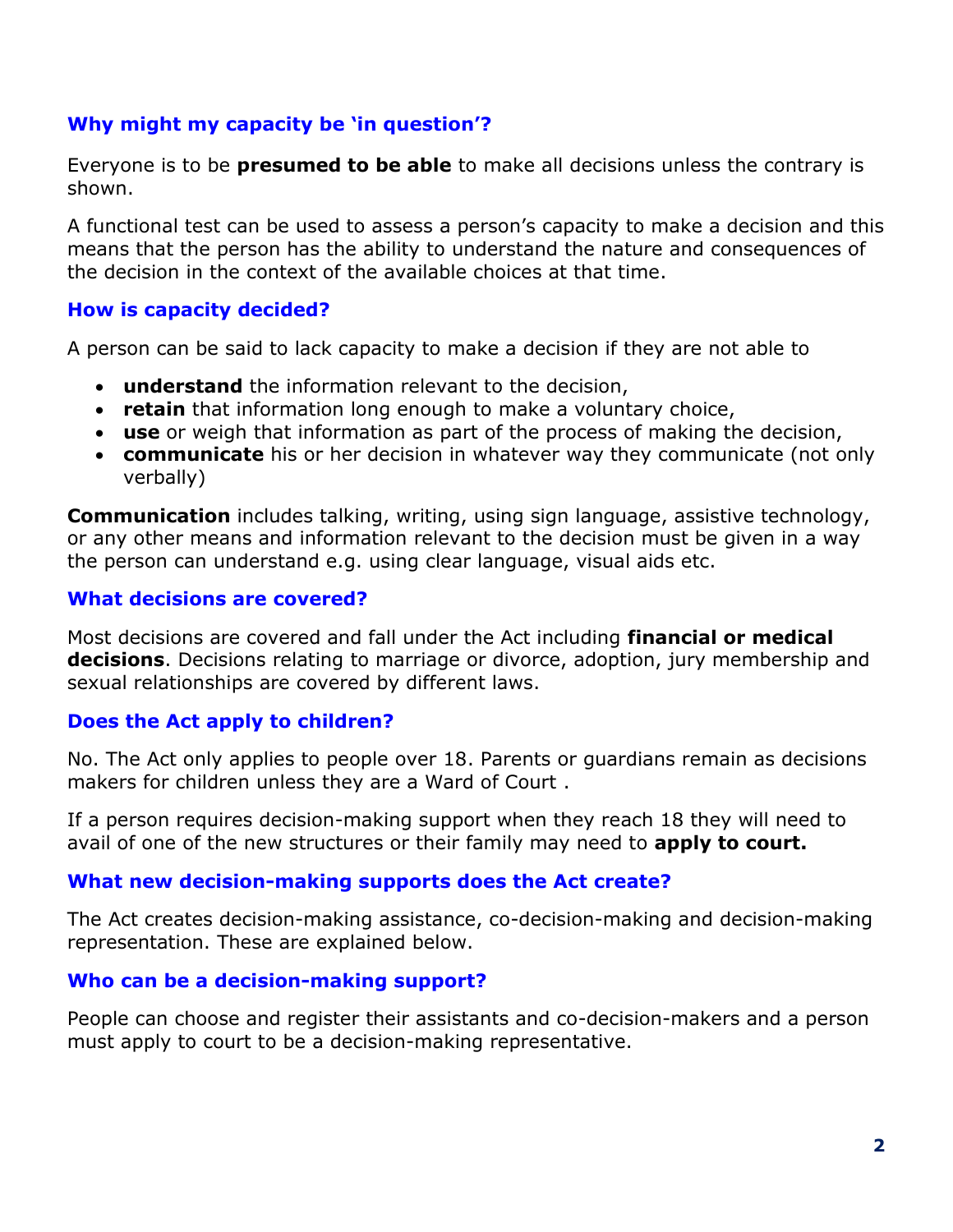Owners or registered providers or an employee or agent of **designated centre or mental health facility** in which the person resides cannot be named as assistants, co-decision makers or decision-making representatives.

## **What is decision-making assistance?**

A person whose capacity is in question or will shortly be in question chooses another person to **assist** them to make decisions. A decision-making agreement is drawn up to say what decisions are involved. The decisions can be property or personal welfare or both.

A person can have **more than one** decision-making assistant to act jointly or separately or jointly on some matters.

The assistant will assist the person making the decision to **get the information** needed to make the decision, **explain the information** to the person and to get the person's will and preference in relation to the decision. The assistant will also **communicate** the decision if necessary and **follow up** on the decision to ensure it is implemented.

## **What is co-decision-making?**

A person chooses a person to jointly make one or more decision on personal welfare or property and affairs. The person should be a relative or friend of the appointer who has had such personal contact over such period of time that a **relationship of trust** exists between them.

The co-decision-maker will get the information needed to make a decision, advise on decisions and **make decisions together** with the appointer based on their will and preferences. The co-decision maker will help the person express a decision and ensure that the decisions are implemented.

#### **What is decision-making representation?**

Someone wishing to be a representative must apply to court for decision-making powers. A representative will only be appointed if an assistant or co-decision maker is not suitable or available.

The court will consider the **will and preferences** of the individual, family structures and the suitability of the applicant.

The role of the decision-making representative is to take decisions on personal welfare or property and affairs. The representative must make decisions based on the will and preferences of the person. The representative must send **reports** into the Director of the DSS and keep accounts and records.